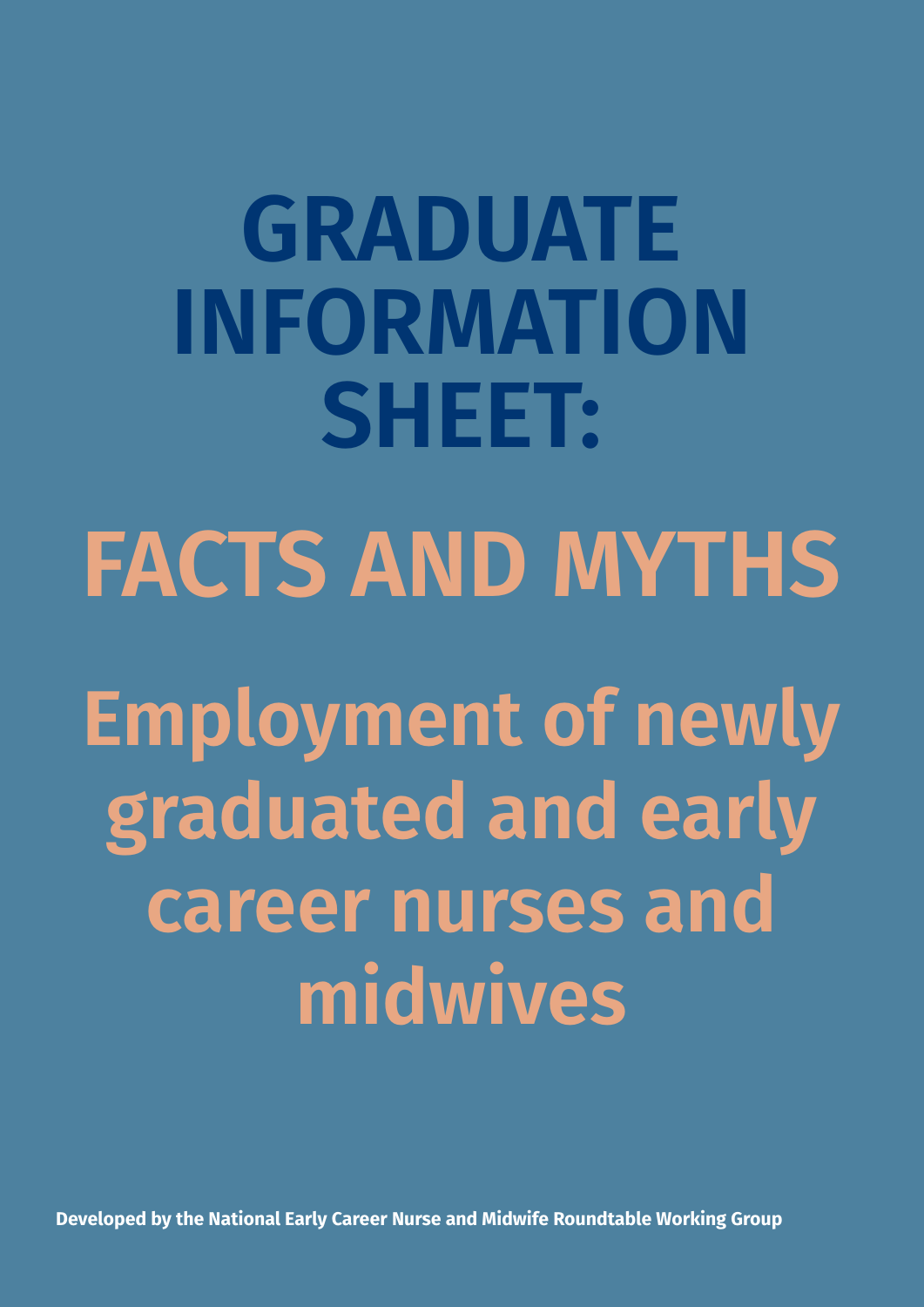## **INTRODUCTION**

In December 2014 the Australian Nursing and Midwifery Federation (ANMF) convened a National Graduate Nurse and Midwife Roundtable with key nursing and midwifery leaders and other relevant stakeholders to discuss and develop solutions to secure improved employment opportunities for early career nurses and midwives.

All participants at the roundtable agreed there was a significant problem of underemployment of newly graduating nurses and midwives, the causes of which are complex and varied. A working group was then established to address a number of key objectives including improving data related to students and registration numbers, research into graduate/transition programs and a document to address the myths that may impede the employment of early career nurses and midwives.

The following document has been developed by the working group of the Roundtable to highlight the facts of undergraduate education and to bust the myths.

## **FACTS**

## **Undergraduate nursing and midwifery programs**

Programs leading to registration for registered nurses, enrolled nurses and midwives with the Nursing and Midwifery Board of Australia are required to meet multiple standards prior to approved education providers.

These include:

- Education providers' internal standards and processes<br>● The standards of the Tertiary Education Quality and Sta
- ⦁ The standards of the Tertiary Education Quality and Standards Agency
- ⦁ The Australian Skills Quality Authority standards (Diploma of Nursing)
- ⦁ Accreditation by the Australian Nursing and Midwifery Accreditation Council

## **Overview of program requirements**

#### **Registered Nurse:**

- ⦁ Minimum Award: Bachelor Degree
- ⦁ Program length: 3 years full time equivalent
- Minimum clinical hours: 800 hours plus simulation
- ⦁ Cost to the graduate to complete the course: \$20,000 up to \$30,000

#### **Midwife-direct entry:**

- ⦁ Minimum Award: Bachelor Degree
- ⦁ Program length: 3 years full time equivalent
- ⦁ Minimum clinical hours: Extensive plus simulation
- ⦁ Cost to the graduate to complete the course: \$20,000 up to \$30,000

*Midwifery can also be completed as a post graduate diploma if the student is entering as a nurse. The program is 12 months in length.*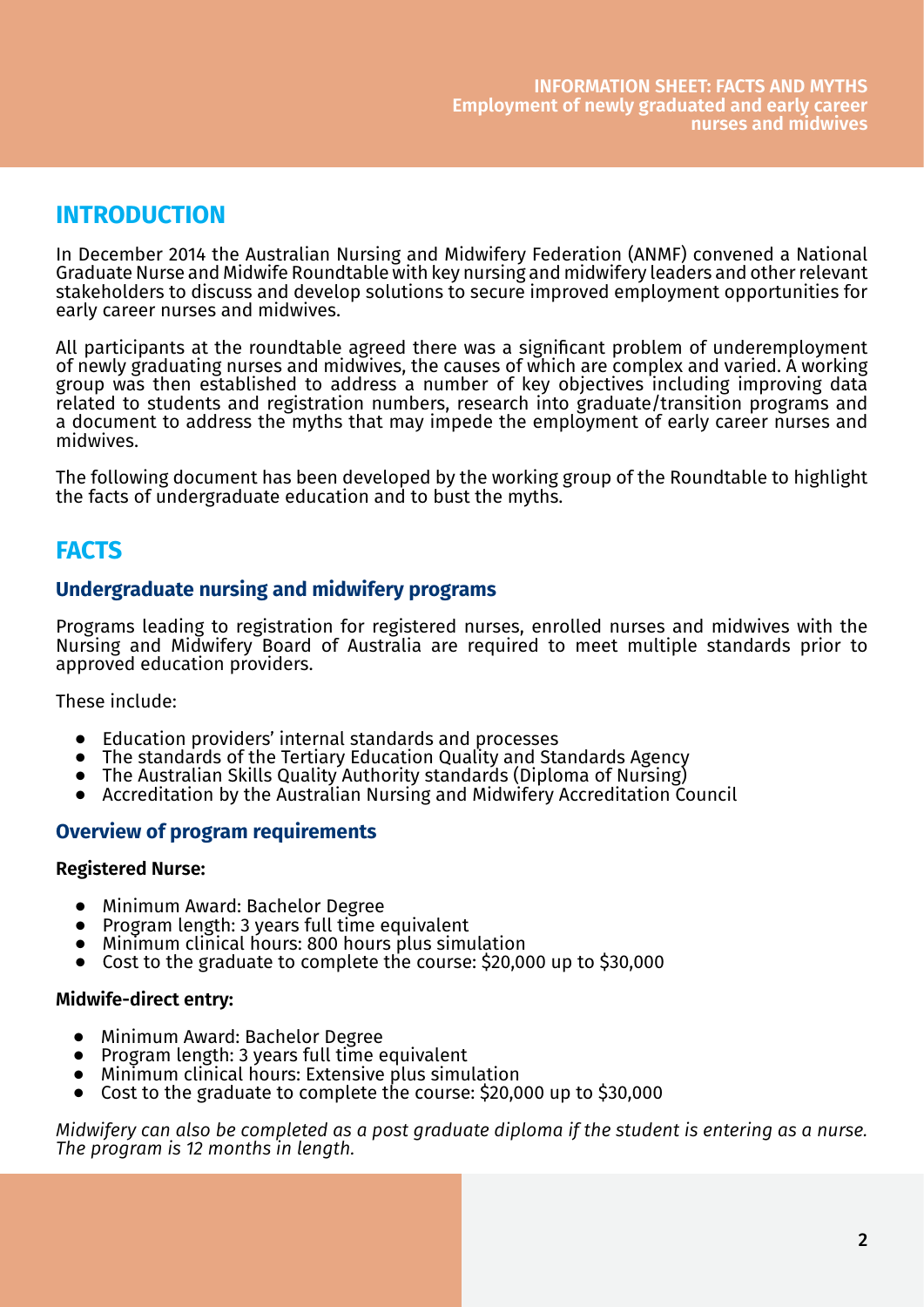#### **Enrolled Nurse:**

- ⦁ Minimum Award: Diploma
- ⦁ Program length: 18 months
- ⦁ Minimum clinical hours: 400 hours plus simulation
- ⦁ Cost to the graduate to complete the course:\$10,000 up to \$20,000

### **Data relating to early career nurses and midwives**

To understand the issue of underemployment of newly graduated nurses and midwives now and into the future, it is essential we have accurate data that details the experience of registered nurses, enrolled nurses and midwives post completion of their undergraduate studies. However, the complete data picture regarding the employment of newly registered nurses, enrolled nurses and midwives is not easy to ascertain.

The Nursing and Midwifery Board of Australia (NMBA), as the national regulator for nurses and midwives, is able to quantify the number of new registrations as a registered nurse, enrolled nurse or midwife who have completed their undergraduate (or post graduate programs of midwifery study which lead to registration as a registered midwife) approved program in Australia. This data is captured when graduates first apply for general registration. The NMBA together with the Australian Health Practitioner Regulation Agency (AHPRA) maintain a register with respect to students in approved nursing and midwifery programs. However, there are current limitations with the student register, and AHPRA and the NMBA plan to improve the linkages between the student and general register data.

State and territory governments also collect data relating to the number of first year registered nurses, enrolled nurses and midwives gaining employment, however, this data is confined to public health settings.

The Commonwealth Government collects data at renewal of registration for nurses and midwives through the annual workforce survey. However, the dataset regarding employment of first time registrants is not definitive for a number of reasons.

Data for midwives is even more difficult to ascertain. In some data sets such as that published by Graduate Careers Australia, midwives are included within the registered nurse data and cannot be separated.

The above examples highlight that existing datasets are incomplete and the quality of the data needs to be improved.

A more accurate picture of the current position for nearly graduating nurses and midwives wanting employment can only be gained by blending the existing data sources together.

### **Workforce numbers**

Evidence predicts that Australia is heading for a significant shortages of nurses and midwives within the next two decades with a current replacement rate of 0.9.<sup>1</sup> Considering this shortage the table below outlines the current data sources relating to graduate employment. The data highlights the increase in students commencing study from 2010 to 2015 and shows a decrease in full time employment for graduates four months after graduation in the same time period.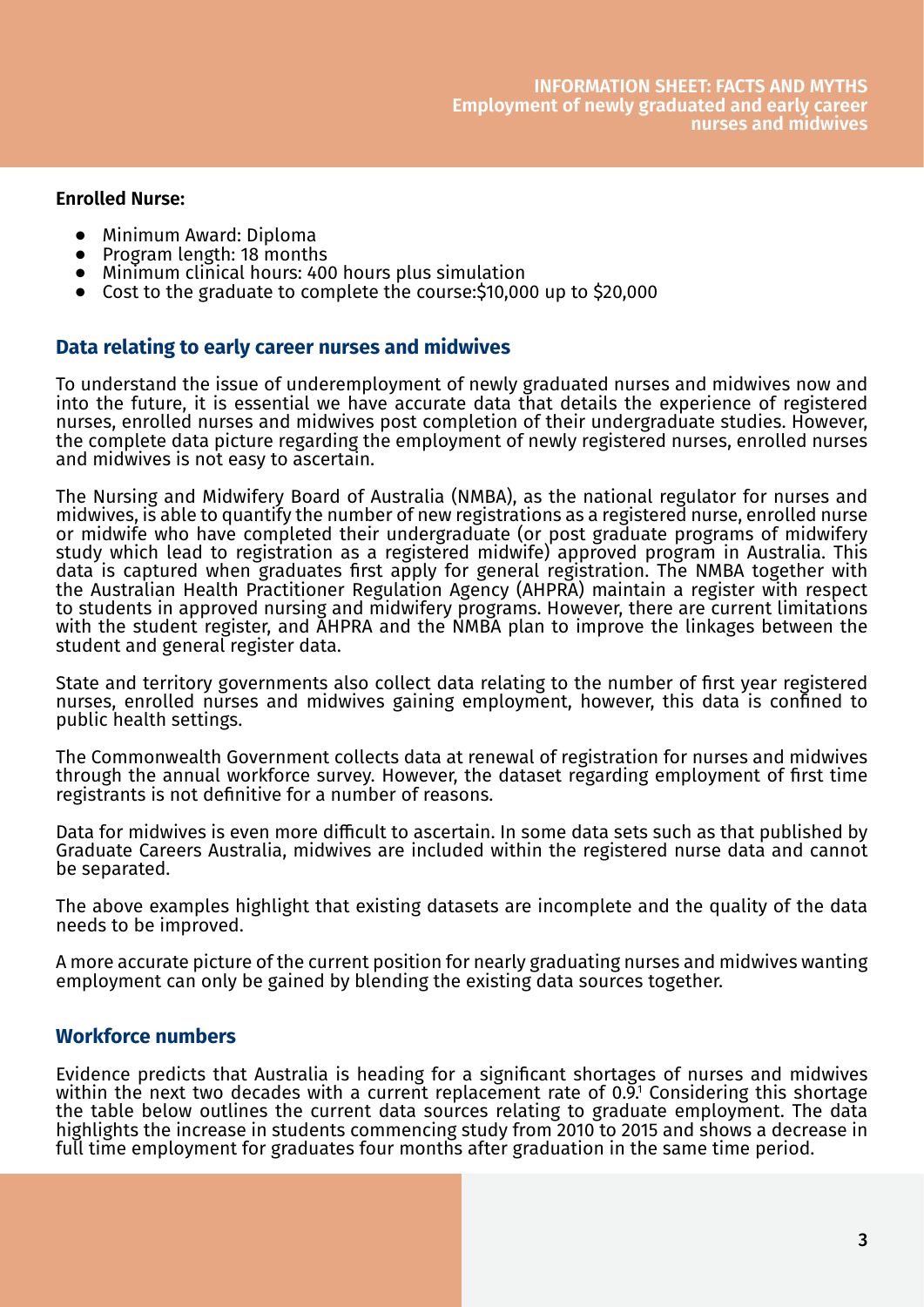| <b>Type</b>                                                                                      | 2010   | 2011   | 2012  | 2013                              | 2014           | 2015 |
|--------------------------------------------------------------------------------------------------|--------|--------|-------|-----------------------------------|----------------|------|
| Course commencments for domestic<br>$\vert$ undergraduate registered nurse students <sup>2</sup> | 18,838 | 13,779 |       | 15,290   16,230   17,581   18,950 |                |      |
| Nursing University Graduates emplyed full<br>time4 months after they graduate <sup>3</sup>       | 92.9%  | 92%    | 92.2% | 83.1%                             | $ 80.5\% 79\%$ |      |

With evidence that the professions are heading toward a significant shortage by 2025, increasing the numbers of students commencing programs has been critical. The uncapping of university undergraduate places has facilitated this increase. However, the increase in student numbers in some jurisdictions has not been accounted for within the employment setting, resulting in a disconnect with the number of available early career nursing and midwifery positions and the related employment of new nursing and midwi fery graduates.

A compounding factor to the projected shortfall is the evidence suggesting early career nurses and midwives are not being retained within the workforce. Their reasons for leaving the professions are varied, but can relate to high levels of stress and in some contexts unacceptable workloads, lack of support and guidance and too much responsibility. $^{\iota}$  It is essential that maximum effort is  $\,$ exerted to do all we can to ensure early career nurses and midwives are employed and retained within the professions. These nurses and midwives need, firstly, appropriate employmentand, secondly, to be respected for what they bring to health or aged care settings.

## **MYTHS**

Whilst many early career nurse and midwives obtain employment and experience a positive transition to practice, some do not. The following myths attempt to bust some inaccuracies in the views of the professions to early career nurses and midwives and the poor cultural attitudes that may confront early career nurses and midwives in their first few years of practice.

Myth 1 Early career nurses and midwives must complete a formal graduate program to be empployed Myth 2

Early career nurses and midwives are not 'work ready'

Myth 3

Dedicated resources are not required to support early career nurse and midwife transition Myth 4

Unlicensed workers can replace early career nurses and midwives

## **Deconstructing the myths**

Myth: It is mandatory to have done a graduate program (transition to practice, new graduate year, or graduate placement) to be employed as a registered nurse or midwife.

Whilst every early career registered nurse and midwives should be supported to transition from undergraduate student to nurse or midwife, there is no regulatory requirement preventing the early career nurse or midwife from being employed where they have not completed a formal transition to practice program. Newly graduating nurses and midwives need additional support from other registered nurses and midwives as they gain confidence in adapting to their new role  $\overline{ }$ and setting.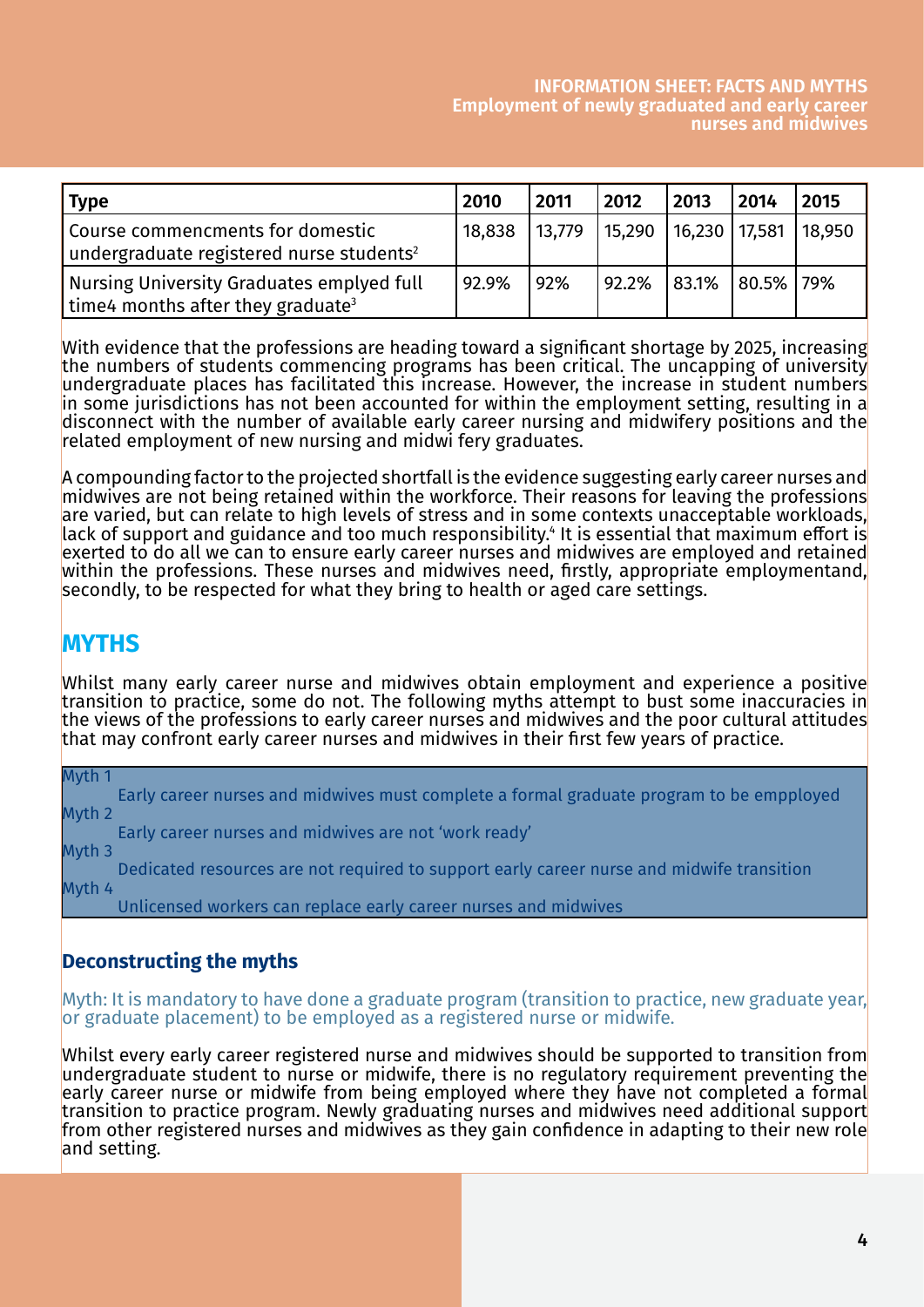#### Myth: Early career nurses and midwives are not 'work ready' in their first year of practice.

The concept of 'work ready' is unhelpful and creates confusion amongst the professions. The expectations of newly registered nurses and midwives must be realistic and be founded upon the understanding that newly graduated registered nurses and midwives have an individual and beginning practitioner's scope of practice. They have completed the professions' agreed education programs leading to registration, which have included extensive theory and practice, and they have been assessed as competent, meeting the relevant standards for practice.

These nurses and midwives have much to offer their clients/patients and the nursing and midwifery professions. Like other nurses and midwives, early career nurses and midwives have experience and skills in some areas of practice and will need support to develop in others.

Early career nurses and midwives are not just 'graduates', they are nurses and midwives with an individual scope of practice. They have earned the right to be respected and supported within their chosen profession. They need acknowledgement and respect for what they bring to their practice. As with all nurses and midwives they also need support to continue to develop their individual scope of practice depending on the context of practice.

Myth: Effective support can be provided to early career nurses and midwives without adequate nursing and midwifery resources and relevant education e.g. preceptor programs or quality transition and support of newly graduating nurses and midwives.

Adequate resourcing and clinical education are required to enable registered nurses and midwives to provide adequate support to early career nurses and midwives as they transition from undergraduate student to a nurse or midwife. Formal transition to practice programs provide a means to ensure resources are provided to support newly graduating nurses and midwives in their transition to practice.

Myth: Employing an unlicensed health worker instead of a newly graduated registered nurse saves money and doesn't make a difference to patient outcomes

It is a false economy to employ an unlicensed health worker instead of an early career registered nurse. Research indicates that patient outcomes are directly affected by staffing skill mix and more specifically, the number of registered nurses and midwives<sup>5678</sup>. Registered nurses perform a critical surveillance role in preventing adverse patient outcomes including: the incidence of pressure area sores, patient falls, failure to rescue, urinary tract infections, pneumonia and death. Registered nurses and midwives therefore save money and lives.

### **Best practice principles for the transition period for newly graduating nurses and midwives**

It is important that transition to practice programs occur in a culture of safety. The NMBA Code of Ethics for Nurses in Australia, particularly value statement 6, *Nurses value a culture of safety*  in nursing and health care<sup>9</sup> and in the Code of Ethics for Midwives in Australia value statement 6 *Midwives value a culture of safety in midwifery care*10 advocate for a non punitive systems based approach to human error, development of trusting relationships and an environment in which nurses and midwives see the detection of their own errors as an opportunity for improvement is essential. The following best practice principles identify the importance of a safe environment for early career nurses and midwives as well as a number of other important recommendations. These recommendations were produced through a research project funded by the Nursing and Midwifery Policy Wellbeing, Integrated Care and Ageing Department of Health (2012)<sup>11</sup> and have been adopted by the Graduate Nurse and Midwife Round Table Group.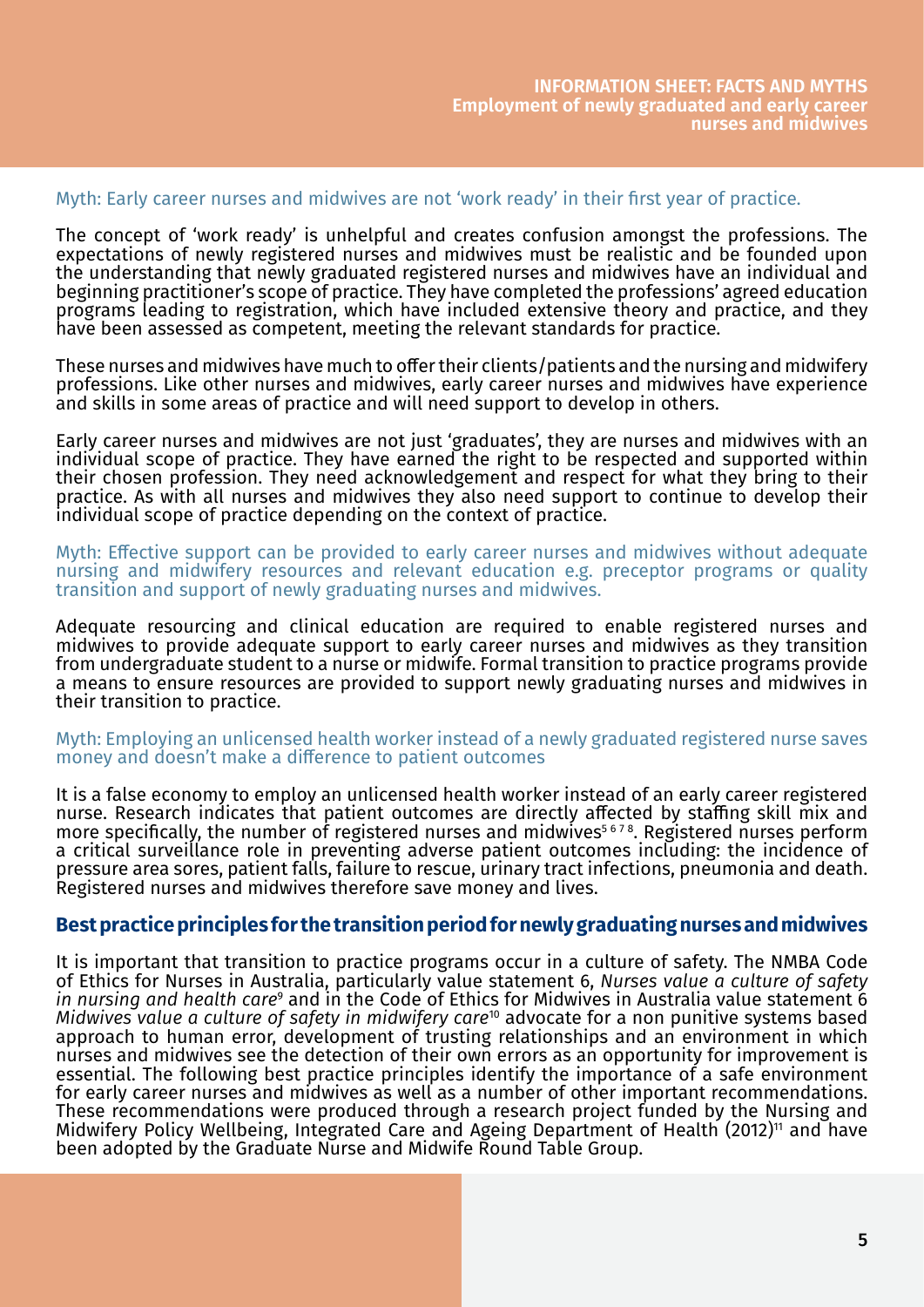#### **INFORMATION SHEET: FACTS AND MYTHS Employment of newly graduated and early career nurses and midwives**

| <b>Principles</b> |                                                                                               | <b>Summary</b>                                                                                                                                                                                                          |  |  |  |
|-------------------|-----------------------------------------------------------------------------------------------|-------------------------------------------------------------------------------------------------------------------------------------------------------------------------------------------------------------------------|--|--|--|
| 1                 | Learning and development is valued                                                            | Best practice transition programs are planned<br>learning and professional development<br>experiences that address both early graduate<br>and workplace needs.                                                          |  |  |  |
| $\overline{2}$    | Nurses and midwives and their contribution are<br>valued                                      | Best practice transition programs thrive in an<br>organisational culture that values nurses and<br>midwives, their contribution to client care,<br>service delivery and the role of the graduate in<br>the health team. |  |  |  |
| 3                 | A safe and supportive working environment is<br>provided                                      | Best practice transition programs are based<br>on the understanding that early graduates are<br>prepared through their tertiary qualifications<br>for beginning level practice.                                         |  |  |  |
| 4                 | Planned experiences that address both<br>graduate and workplace needs are undertaken          | Best practice transition programs are<br>delivered in organisations that value learning,<br>professional development, evidence based<br>practice and research.                                                          |  |  |  |
| 5                 | Experienced professionals supervise, direct and<br>instruct graduates                         | Best practice transition programs are provided<br>in a safe and supportive work environment that<br>complies with the principles of the Work Health<br>and Safety Act, 2011.                                            |  |  |  |
| 6                 | A holistic program is provided, incorporating<br>professional, social and broader life issues | Best practice transition programs adopt a<br>holistic approach that considers professional,<br>social and whole of life issues.                                                                                         |  |  |  |
| 7                 | The transition program is aligned with quality,<br>safety and risk management policy          | Best practice transition programs are integrally<br>linked to the organisation's quality, safety and<br>risk management frameworks.                                                                                     |  |  |  |

### **National Early Career Nurse and Midwife Roundtable Working Group**

The National early career nurse and midwife roundtable working group is made up of over 23 different nursing and midwifery organisations, including, universities, professional organisations, unions, state and territory health departments and individuals who collaborate together for a common goal.

For further information please contact: anmffederal@anmf.org.au